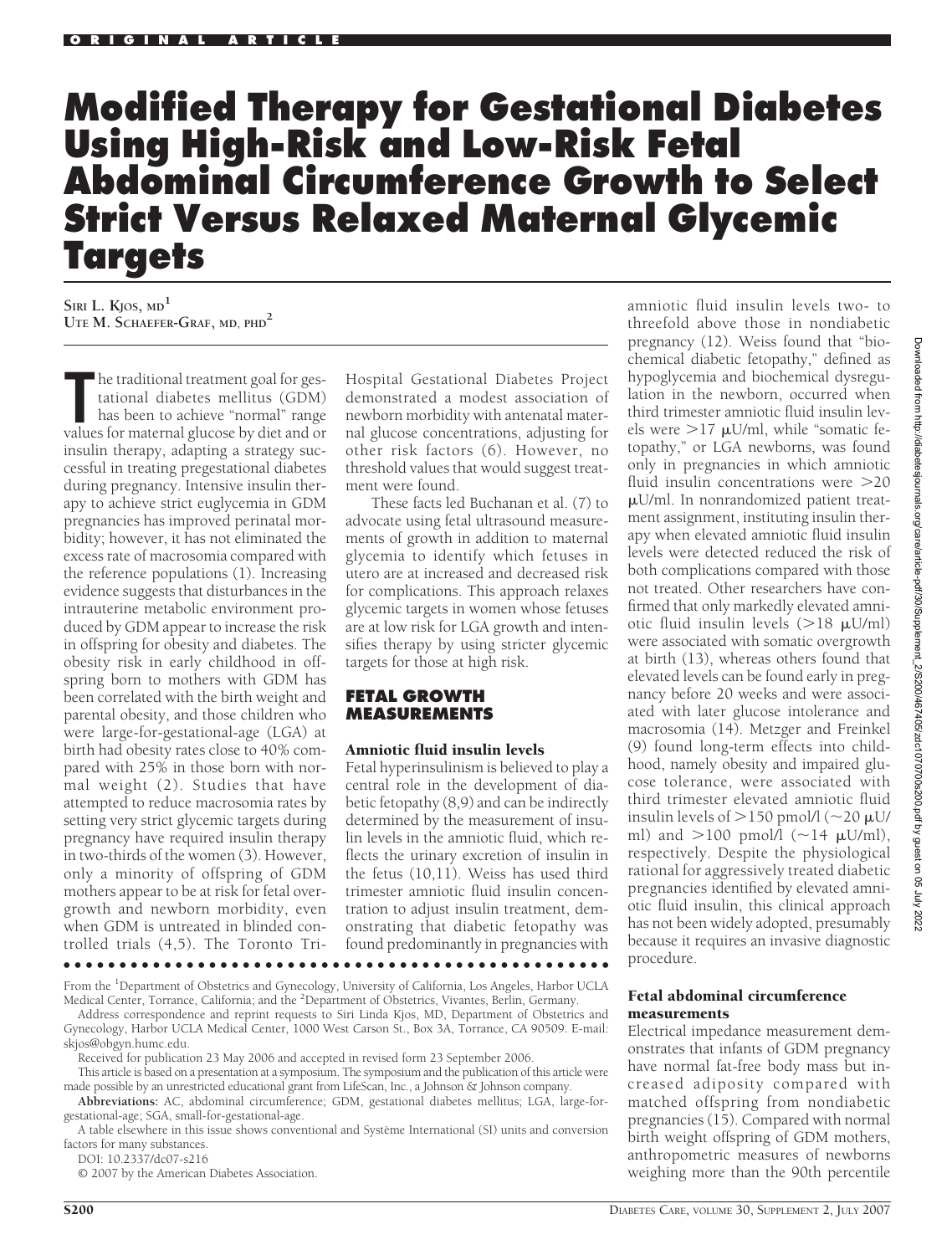for gestational age demonstrated higher ponderal indexes, increased skinfold thickness, and decreased head to abdominal circumference ratios. Before birth, sonographic measurement of the fetal abdominal circumference (AC) can be used as a proxy for the development of in utero somatic fetopathy. Third trimester fetal AC measurements less than the 90th percentile for gestational age have been associated with a birth macrosomia risk  $\leq 5\%$ in term diet-controlled GDM pregnancies (16). Landon et al. (17) demonstrated that LGA infants of diabetic mothers had a significantly accelerated rate of fetal AC growth identifiable in the early third trimester, in contrast to normal rates of head circumference and femur length growth. AC growth at 18–20 weeks in pregestational diabetic pregnancies also predicts subsequent relative macrosomia at birth, suggesting that significant hyperglycemia earlier in gestation may produce recognizable fetal overgrowth earlier in development (18,19).

In a retrospective study by Schaefer-Graf et al. (20), third trimester amniotic fluid insulin levels in diabetic pregnancies positively correlated with increasing AC percentiles determined by ultrasound examination at time of amniocentesis. An upper quartile AC percentile  $(\geq 75$ th for gestational age), occurring in 21% of the study cohort, identified all cases of severe hyperinsulinism (amniotic fluid insulin  $>$ 16 µU/ml). These studies suggest that fetal AC growth or single observation relative AC dimensions in mid-pregnancy may be used to modify pregnancy intervention and provide a simple assessment of the effect of maternal diabetes on the fetus (Fig. 1).

## **RANDOMIZED INTERVENTION TRIALS UTILIZING FETAL ABDOMINAL**

**CIRCUMFERENCE** — To date, four randomized controlled clinical trials in diverse populations have used fetal AC measurements to identify fetuses at high and low risk for LGA growth and to stratify medical therapy based on that risk. Pregnancies at low risk for LGA growth, the majority, are permitted more relaxed pre- and postprandial glycemic targets. Those at high risk for LGA growth require lower glycemic goals below the conventional glycemic targets. The rationale for using lower glycemic targets in high-risk pregnancies was based on the findings of Langer et al. (3) who demonstrated that





Figure 1—*The relationship of pathophysiology (e.g., Pederson Hypothesis) and clinical assessment of diabetic effects on the fetus.*

lower mean capillary glucose levels during pregnancy were associated with progressively lower rates of LGA infants and a corresponding increase in small-forgestational-age (SGA) infants. The four trials were completed over the last decade and used slightly different diagnostic criteria to define GDM: the first two trials dealing primarily with Latinas in the U.S. (21,22) used the older National Diabetes Data Group criteria; the third trial (23) used German criteria based on a 75-g glucose tolerance test with thresholds below those of Carpenter and Coustan (23a); while the fourth trial in Italy (24) used the newer Carpenter and Coustan criteria. All studies used fetal  $AC \ge 75$ th percentile as a threshold for high risk, except the study by Kjos et al. (22), which used AC  $\geq$ 70th percentile and included only subjects with moderate fasting hyperglycemia. All four of the trials had control groups in whom insulin was prescribed according to "conventional" criteria. These criteria varied somewhat in the glycemic criteria used to start insulin therapy, with the older U.S. trials using fasting glucose levels of  $\geq$ 105 mg/dl and the more recent European trials using fasting/2-h postprandial levels of 90/120 mg/dl. In all four trials, the intervention groups where insulin prescription was "modified" based on accelerated AC growth, the therapeutic fasting/2-h postprandial glycemic targets were set lower (80/100–110 mg/dl). All four trials used regional or national standards to define LGA  $(\geq 90$ th percen-

 $\text{tile}$ ) and SGA ( $\leq$ 10th percentile) neonatal growth.

The first trial by Buchanan et al. (21) enrolled 59 women in the early third trimester with mild fasting hyperglycemia controlled by diet alone  $(\leq 105 \text{ mg/dl})$ with high-risk fetal AC  $(\geq 75$ th percentile) to conventional therapy, e.g., maintained on diet alone or modified therapy, e.g., diet plus insulin therapy with strict glucose targets (80/110 mg/dl). A third group of 171 women, excluded from randomization based on low-risk fetal AC (75th percentile) were also followed on diet therapy without self-monitoring of glucose. In the group receiving modified therapy, the LGA rate was reduced to 13% compared with the 45% rate in the group receiving conventional therapy, and it was similar to the 14% rate in the nonrandomized group with low-risk fetal AC. Neonatal skinfold thickness measures were also significantly lower in the modified group. A post hoc analysis of the LGA rates for each decile of fetal AC between 29 and 33 weeks of gestation found the 70th percentile to be the best threshold: the LGA rate in two-thirds of the infants with fetal  $AC < 70$ th percentile was 11% compared with a rate of 37% with a fetal AC  $\geq$ 70th percentile. This study demonstrated that in pregnancies complicated by mild GDM, fetal AC measurements could be used to identify a low-risk group requiring minimal intervention (conventional therapy) and a high-risk group whose pregnancies were at sub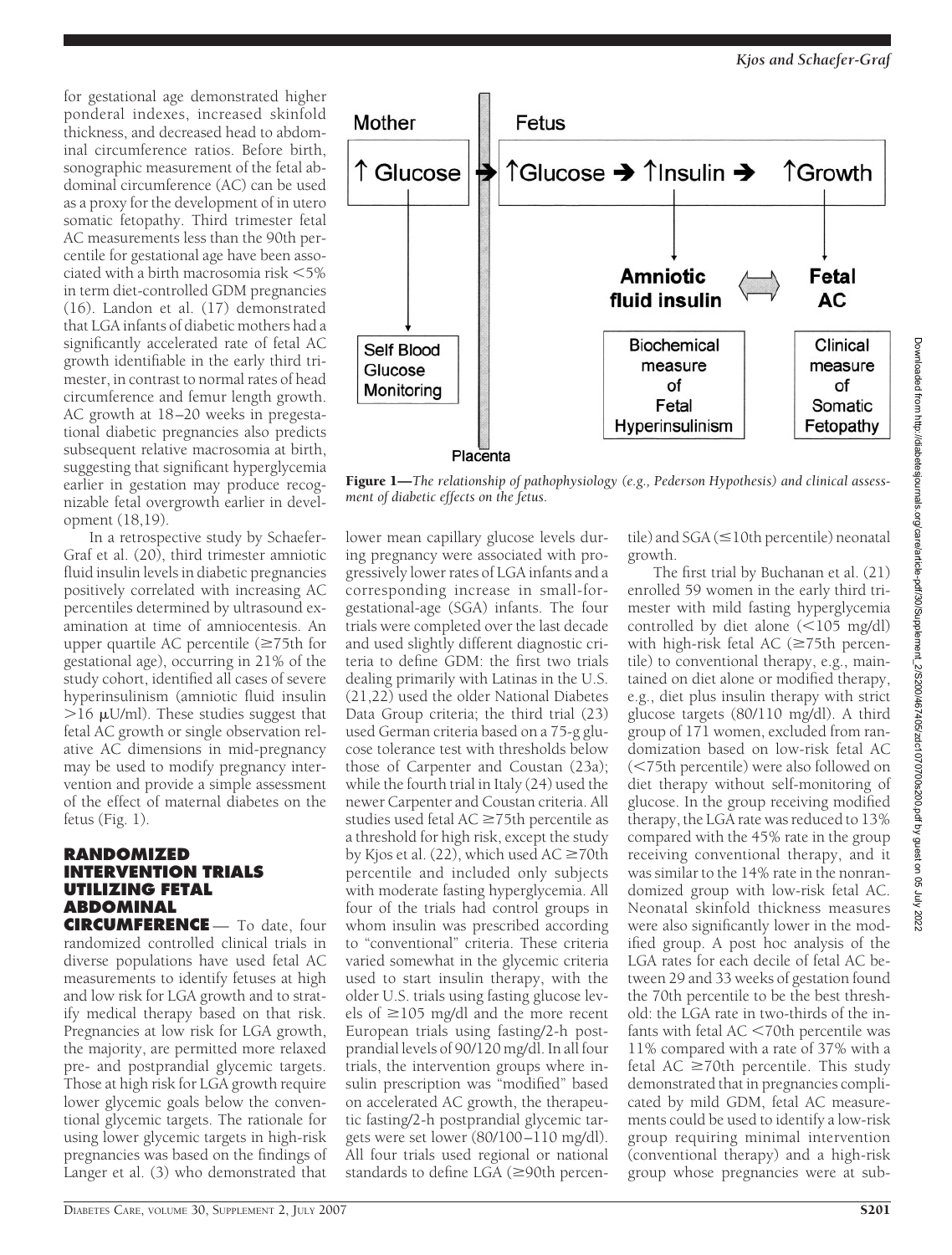stantial risk for LGA group, despite acceptable glucose levels. Second, the LGA risk could be reduced by intensive therapy to achieve lower glycemic targets.

The second trial, which included 98 women with pregnancies from 14–34 weeks of gestation (22), examined an opposite subgroup, those with moderate fasting hyperglycemia (105–120 mg/dl). Women randomized to "conventional" therapy were managed with diet, exercise, and insulin with conventional glucose targets (90/120 mg/dl). Those randomized to modified therapy underwent monthly fetal growth evaluations. Relaxed glycemic targets (120/200 mg/dl) were permitted and insulin was not initiated if fetal AC growth remained under the 70th percentile. These criteria were met in 38% of the modified group. Strict glycemic targets (80/110 mg/dl) and insulin therapy were instituted if high-risk fetal AC growth  $(\geq 70$ th percentile) or overt hyperglycemia (120/200 mg/dl) developed. Despite higher mean daily glucose levels with modified therapy, the neonatal birth weight, LGA rate, and morbidity rates were not significantly different from the conventional group. In the modified group, 44% maintained normal growth by monthly measures of fetal AC 70th percentile, and none of these subjects were LGA. All newborns that were LGA had an initial fetal  $AC \geq 70$ th percentile. In the conventional group, three newborns were SGA, including one stillborn at 36 weeks. Although not statistically significant, this is consistent with prior observations that intensive glycemic management of GDM pregnancies without attention to fetal growth can increase the risk of SGA infants (3).

The two later European trials compared an overall management protocol for GDM using conventional therapy based solely on maternal glycemia with modified therapy incorporating both maternal glycemia and periodic fetal AC measurements.

The third trial (23) enrolled 199 German women and randomized half to conventional therapy starting insulin if fasting/2-h postprandial glycemic targets exceeded 90/120 mg/dl and half to modified therapy, starting insulin if glucose targets exceeded 120/200 mg/dl or monthly fetal AC  $\geq$ 75th percentile. When high-risk growth was identified, lower glycemic targets of 80/110 mg/dl were used. The rates of LGA, SGA, or neonatal morbidity did not significantly differ by therapy. In a secondary analysis, all case subjects were categorized by whether

during the study they *1*) met standard criteria for insulin therapy and *2*) met fetal AC criteria for insulin therapy to examine in which subgroups the study protocols changed therapy. The assignment to either conventional or modified therapy would not have changed medical therapy, i.e., whether or not subjects received insulin therapy, in the majority (58%) of subjects. These subjects either received no insulin (40%), because both maternal glucose levels were controlled by diet at or below standard targets (conventional) and low-risk AC growth was maintained throughout the study (modified) or the subjects received insulin (18%) because glucose levels exceeded standard targets (conventional) and fetuses developed high-risk AC growth (modified). The former (normalized glucose and low-risk growth) LGA rate was 2.6% and, in the latter (elevated glucose and accelerated growth), the LGA rate was 26.1%. In 42% of subjects, the therapy (insulin) was changed based on study randomization. When glycemia remained below standard targets on diet but high-risk fetal AC growth was identified (24%), the LGA rates for those on conventional therapy (no insulin) was 21.9% compared with 8.3% on modified therapy. When glycemia was elevated above standard targets but fetal AC remained low risk, the LGA rates in both groups were the same (5.9%), but the SGA rate for those on conventional therapy was 35.3% compared with 16.6% on modified therapy. These differences were not statistically significant, but supported the findings of the first and second studies. The almost twothirds reduction in LGA rates when strict glycemic targets are initiated for high-risk growth was similar in magnitude to the first trial of Buchanan et al. (21). Conversely, the halving of SGA rates using relaxed glycemic targets for low-risk growth reinforces the suggestion by Kjos et al. (22) that conventional therapy in the face of normal growth might increase the risk of SGA infants.

The fourth trial (24) of 229 Italian women, subjects randomized to conventional therapy, had insulin initiated when fasting/2-h postprandial glucose targets exceeded 90/120 mg/dl. Those randomized to modified therapy had fetal AC growth measured every 2 weeks. When growth remained low-risk (<75th percentile) relaxed glycemic targets of 100/ 140 mg/dl were used to start insulin therapy. When the  $AC \ge 75$ th, strict glycemic targets (80/100 mg/dl) were used

and insulin therapy was prescribed if these targets were not met by diet therapy. Compared with conventional therapy, this flexible approach resulted in a significantly lower LGA rate in the modified group (7.9 vs. 17.9%) and a nonsignificantly lower SGA rate (6.0 vs. 10.3%). In further analysis, similar to that done by Schaefer-Graf et al. (23), the study groups were dicotomized by the presence or absence of high- and low-risk fetal AC growth before 34 weeks. When high-risk growth was present, the modified group had significant lower LGA rates of 7.9 vs. 30.8% and higher insulin use of 59.7 vs. 15.4% in the conventional group. When low-risk growth was present, the modified group had significantly lower SGA rates of 14.5% compared with 30.3% in the conventional group. Again, these findings are consistent with the findings of the previous three studies. First, glycemic control when accelerated fetal growth was present reduced LGA rates by over two-thirds. Second, relaxed glycemic control when low-risk growth was present reduced SGA rates by approximately half. The significant differences found in this study may be in part explained by the larger study size and by the more frequent assessment of AC growth (every 2 weeks) leading to earlier adjustments to set strict or relaxed glycemic goals in the modified group. The conventional group only had ultrasound examinations performed at entry and 34 weeks and thus may avoid the "study effect" bias of serial AC measurements, which in the prior studies (22,23) were performed but not used for management in the conventional groups. Such frequent measures may have unknowingly influenced therapy.

More frequent assessment of AC growth would permit earlier therapeutic intervention and provide more time to normalize fetal growth by adjusting glycemic targets. The benefit of earlier identification and intervention for accelerated fetal growth was demonstrated in a randomized trial by Rossi et al. (25) who randomized the fetal AC measurements to early (28 and 32 weeks of gestation) or late (32 weeks) evaluation in dietcontrolled GDM pregnancies. In both groups, when high-risk fetal AC growth  $(\geq 75$ th) was identified, insulin therapy was initiated to achieve lower glycemic targets. The rate of LGA growth was significantly lower in the early evaluation group (33.3%) compared with the late evaluation group (71%). The lower rate was explained by reduction of LGA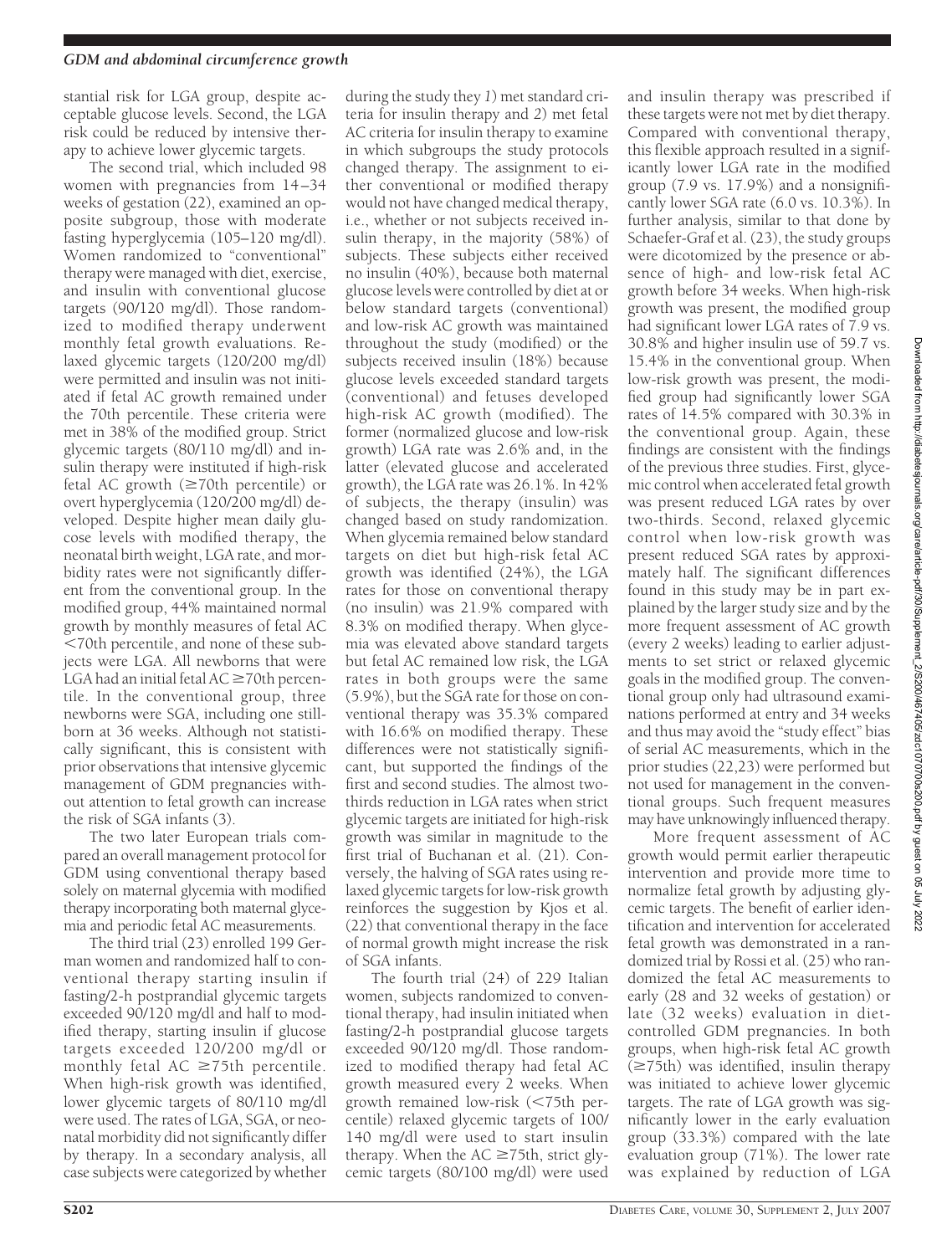|                    | Conventional therapy     | Modified therapy         | Odds ratio (95% CI)*              |
|--------------------|--------------------------|--------------------------|-----------------------------------|
|                    |                          |                          | $\boldsymbol{P}$                  |
|                    | LGA rates                | LGA rates                |                                   |
|                    | (1) Not randomized       | (1) Not evaluated        |                                   |
| Low-risk fetal     | $(2)$ 0/29               | (2) 0/21                 | $P = 0.86$ (Fisher's exact)       |
| Abdominal          | $(3)$ 2/55               | $(3)$ 2/55               |                                   |
| Circumference*     | $(4)$ 2/39               | $(4)$ 4/89               |                                   |
|                    | Total: 4/123 (3.3%)      | Total: 6/165 (3.6%)      |                                   |
| High-risk Fetal    | $(1)$ 13/29              | $(1)$ 4/30               | OR 0.41                           |
| Abdominal          | $(2)$ 3/19               | $(2)$ 4/27               | $(0.22 - 0.78)$                   |
| Circumference      | (3) 10/42                | $(3)$ 7/36               | $P = 0.003$                       |
|                    | $(4)$ 12/39              | $(4)$ 5/62               |                                   |
|                    | Total: 38/129 (29.6%)    | Total: 20/155 (12.9%)    |                                   |
| Combined LGA rates | $42/252 = 16.7\%$        | $26/320 = 8.1\%$         | OR 0.44 (0.25-0.77) $P = 0.0017$  |
|                    | SGA rates                | SGA rates                |                                   |
|                    | (1) not evaluated        | (1) not evaluated        |                                   |
| Low-risk fetal     | $(2)$ 3/29               | (2) 0/21                 | OR 0.57 $(0.28-1.15)$ P = 0.087   |
| Abdominal          | $(3)$ 14/55              | $(3)$ 10/55              |                                   |
| Circumference*     | $(4)$ 6/39               | $(4)$ 0/89               |                                   |
|                    | Total: $23/123 = 18.7\%$ | Total: $19/165 = 11.5\%$ |                                   |
| High-risk fetal    | (1) NA                   | (1) NA                   | $P = 0.41$ (Fisher's exact)       |
| Abdominal          | $(2)$ 0/19               | $(2)$ 0/27               |                                   |
| Circumference      | $(3)$ 0/42               | $(3)$ 1/36               |                                   |
|                    | $(4)$ 2/39               | $(4)$ 0/62               |                                   |
|                    | Total: 2/100 (2.0%)      | Total: $1/125 = (0.8\%)$ |                                   |
| Combined SGA rates | $25/223 = 11.2\%$        | $20/290 = 6.9\%$         | OR 0.59 $(0.30-1.13)$ $P = 0.087$ |

**Table 1—***Combined results from four randomized trials comparing conventional with modified therapy on rates of LGA and SGA infants when low-risk and high-risk fetal abdominal growth is detected before 34 weeks*

The results of four randomized trials are designated (1), (2), (3), and (4), from references 21, 22, 23, and 24, respectively. \*Odds ratio (95% CIs) and *P* values were calculated by  $\chi^2$  test unless otherwise indicated.

growth (11%) in those identified and treated with insulin by 28 weeks. This study demonstrates the importance of early recognition of high-risk AC growth to permit earlier intensive therapy.

The rates for the LGA and SGA infants are summarized in Table 1 from four randomized controlled intervention trials (21–24) that compared conventional therapy, based on maternal glycemic levels, with modified therapy using different maternal glycemic targets based on highand low-risk fetal AC measurements. Whereas there were variations between the study designs, all were randomized and controlled, and all used similar threshold cut points (70th to 75th percentile) to define high- and low-risk fetuses, and all used similar lower glycemic targets (80/100–110 mg/dl) for intensive therapy. During the 10-year period in which the trials were published, more refined management protocols have evolved based on each preceding study. This can be seen when comparing the first trial, which based all subsequent therapy on one ultrasound exam between 29 and 33 weeks, to the last trial, which used a

flexible approach using biweekly fetal AC from time of diagnosis and setting strict and relaxed glycemic targets, adding insulin when glycemic targets were not reached. The four trials are designated one through four in order of publication. All of the studies reported the assignment of each subject to a high- or low-risk AC threshold determined before 34 weeks. The total number randomized cases/ exposed for LGA and SGA infants were totaled for the AC subgroups and for the overall rates according to conventional and modified therapy. Overall, compared with conventional therapy, the use of modified therapy resulted in a reduction of LGA growth by over 50% (odds ratio 0.44, 95% CI 0.25–0.77;  $P = 0.0017$ ), from 16.7 to 8.1%. Modified therapy also decreased the overall SGA rate from 11.2 to 6.9%; however, this did not reach statistical significance (odds ratio 0.59, 95% CI 0.3-1.13;  $P = 0.087$ ). This result would not be unexpected, since the first three trials were powered to detect a difference in LGA rates, and SGA growth was not considered. The fourth trial considered both LGA and SGA rates and was

powered to detect an 18% difference in appropriate-for-gestational age infants  $(>10$ th and  $<$ 90th percentile birth weight) (24).

**SUMMARY** — In the last decade, level I evidence from 484 pregnancies in four clinical trials supports modified therapy to reduce newborn somatic growth disturbances related to GDM and demonstrates three consistent findings. First, fetal AC measurements during the second and third trimester discriminate low risk and high risk for LGA newborns using fetal AC thresholds  $\leq 75$ th and  $\geq 75$ th percentile for gestational age. The fetal AC is a standard component of the basic fetal ultrasound examination. Its reproducibility in determining weights and growth patterns has been long established by studies and daily clinical use. Newer ultrasound machines calculate fetal AC percentiles using standard growth curves. Thus, the fetal AC is ideal as a simple and practical measurement for determining low- and high-risk fetal growth.

Second, when high-risk fetal AC growth is identified, modified therapy us-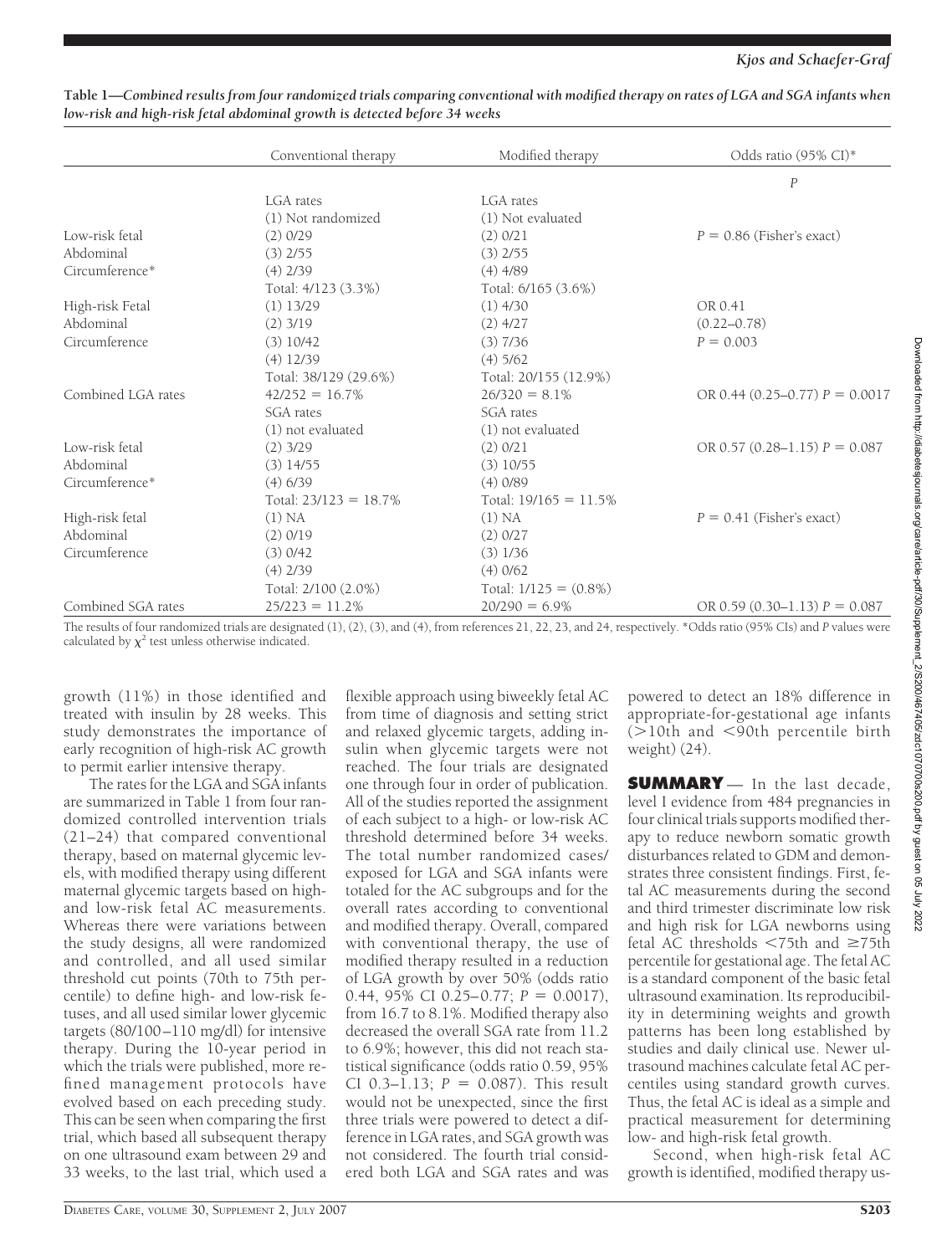

Figure 2—*Flow chart of "modified" treatment of GDM-based serial ultrasound measurement of fetal AC. Fetal AC measurement is categorized as low-risk (75th percentile for gestational age) or high-risk (75th percentile for gestational age). When low-risk fetal growth is maintained, glycemic targets can be relaxed. When high-risk fetal growth is identified, lower glycemic thresholds are used (fasting glucose 80 mg/dl, 2-h postprandial 100–110 mg/dl), instituting intensive medical therapy as needed.*

ing lower fasting/2-h postprandial glucose targets of 80/100–110 mg/dl has been shown to significantly reduce LGA growth by over 50%. The key intervention strategy is lowering glucose levels below the standard levels considered to be "normal range" and can be accomplished by either diet or insulin therapy. Modified therapy may be most effective in pregnancies with mild initial hyperglycemia and excessive growth. When both moderate maternal glycemia and excessive growth are present, and insulin is prescribed regardless of therapy protocol, the LGA rates appear less responsive to glycemic therapy, possibly because high-risk growth may be well established before the traditional time of diagnosis of GDM.

Third, when low-risk growth is identified, relaxing glycemic targets can decrease the risk of SGA infants (24). Larger studies are needed to address how best to reduce SGA risk, whether it is by lowering fetal AC percentiles or deciding which relaxed glucose targets should be used. Preventing SGA growth should be an equally important therapeutic goal as preventing LGA growth, since low birth weight and growth restriction have also been strongly associated with later life increased risk of hypertension and type 2 diabetes (26– 28).

From these four trials has emerged a modified therapy approach that is illustrated in Fig. 2. Shortly after the diagnosis of GDM, ultrasound measurement of fetal

AC percentile should be performed. In pregnancies manifesting high-risk fetal growth, lower glycemic targets (80/100– 110 mg/dl) should be used, starting insulin as needed. In pregnancies manifesting low-risk fetal growth, relaxed glycemic targets can be used. Currently, there is not a clear basis for recommending either 100/140 or 120/200 mg/dl. However, in the three trials where serial AC measures were performed, insulin therapy was started primarily for high-risk AC growth, not for exceeding either relaxed glycemic target. Current studies do not examine how frequently fetal AC measures should be evaluated. Bonomo et al. (24) attributed their success in reducing both LGA and SGA rates to their protocol of assessing fetal AC growth every 2 weeks and modulating therapy in "real-time." This permitted early and flexible therapy to reduce excessive growth or unnecessarily lowering glucose levels to avoid fetal undergrowth.

More studies comparing management strategies that address optimal timing, frequency of ultrasound examinations, and glycemic targets will continue to improve modified therapy. Future studies are needed that examine whether other ultrasonic growth parameters (e.g., headabdomen ratios or subcutaneous fat) are better able to discriminate between accelerated or restricted growth due to maternal, genetic, fetal, or diabetic mediated factors. However, by far, the most important outcome of all future therapeutic trials involving GDM pregnancies will be to examine the effects of in utero treatment on childhood and lifetime risks for developing obesity or impaired glucose tolerance.

### **References**

- 1. Langer O, Rodriguez DA, Xenakis EM, McFarland MB, Berkus MD, Arrendondo F: Intensified versus conventional management of gestational diabetes. *Am J Obstet Gynecol* 172:1642–1643, 1995
- 2. Schaefer-Graf UM, Pawliczak J, Passow D, Hartmann R, Rossi R, Bührer C, Harder T, Plagemann A, Vetter K, Kordonouri O: Birth weight and parental BMI predict overweight in children from mothers with gestational diabetes. *Diabetes Care* 28: 1745–1750, 2005
- 3. Langer O, Levy J, Brustman L, Anyaegbunam A, Merdatz R, Divon M: Glycemic control in gestational diabetes mellitus: how tight is tight enough: small for gestational age versus large for gestational age? *Am J Obstet Gynecol* 161:646–653, 1989
- 4. Sermer M, Naylor CD, Gare DJ, Kenshole AB, Ritchie JW, Farine D, Cohen HR, McArthur K, Holzapfel S, Biringer A, et al.: Impact of increasing carbohydrate intolerance on maternal fetal outcomes in 3637 women without gestational diabetes. *Am J Obstet Gynecol* 173:146–156, 1995
- 5. Crowther CA, Hiller JE, Moss JR, McPhee AJ, Jeffries WS, Robinson JS: ACHOIS Trial Group. *N Engl J Med* 352:2477– 2486, 2005
- 6. Sermer M, Naylor CD, Farine D, Kenshole AB, Ritchie JW, Gare DJ, Cohen HR, McArthur K, Holzapfel S, Biringer A: The Toronto Tri-Hospital Gestational Diabetes Project: a preliminary review. *Diabetes Care* 21 (Suppl. 2):B33–B42, 1998
- 7. Buchanan TA, Kjos SL, Schaefer U, Peters RK, Xiang A, Byrne J, Berkowitz K, Montoro M: Utility of fetal measurements in the management of gestational diabetes. *Diabetes Care* 21 (Suppl. 2):B99–B106, 1998
- 8. Pedersen J, Osler M: Hyperglycemia as the cause of characteristic features of the foetus and newborn in diabetic mothers. *Dan Med Bull* 8:78, 1961
- 9. Metzger BE, Freinkel N: Amniotic fluid insulin as predictor of obesity. *Arch Dis Child* 65:1050, 1990
- 10. Weiss PAM, Hofmann HMH: Monitoring pregnancy in diabetes: amniotic fluid. *Diabetes Nutr Metab* 3 (Suppl. 2):31–35, 1990
- 11. Persson B, Heding LG: Fetal beta cell function in diabetic pregnancy. *Am J Obstet Gynecol* 144:455–459, 1982
- 12. Weiss PAM: Gestational diabetes: a survey and the Graz approach to diagnosis and